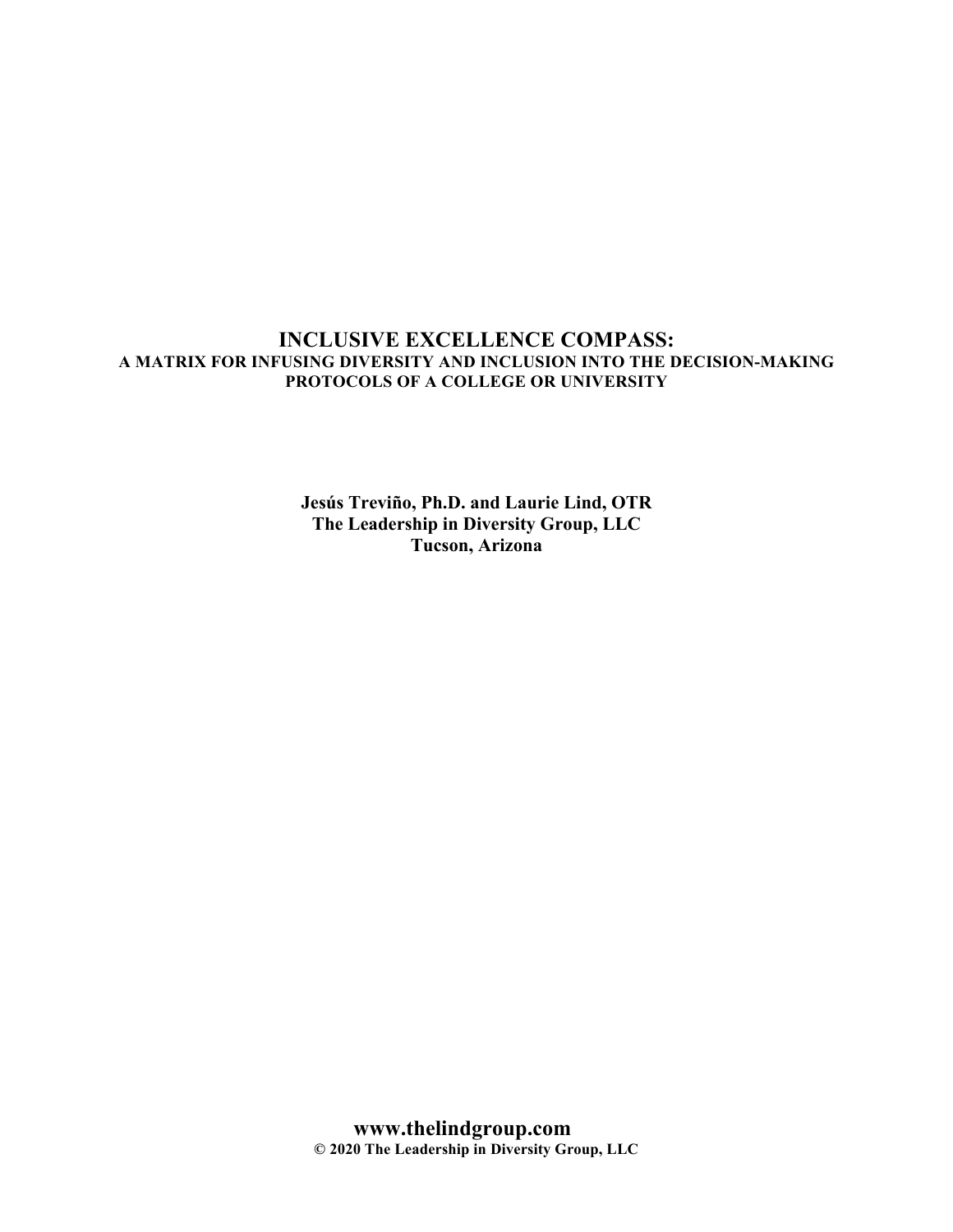# **Inclusive Excellence Compass** Jesús Treviño, Ph.D. and Laurie Lind, OTR The Leadership in Diversity Group, LLC

One of the major challenges that colleges and universities continue to face is the conceptualization and practice of diversity and all the dimensions associated with the concept. In the past, diversity has often been approached as a problem to be solved. Additionally, colleges and universities that possess a tremendous amount of diversity rarely take advantage of the benefits associated with diverse groups. Other colleges and universities attempt to increase diversity without thinking about improving the campus climate. Still others are attentive to diversity, but not inclusiveness.

A second barrier to addressing issues of diversity and inclusion is the notion of ingroup members not having to think about the issues that the diversity and inclusion (D&I) concepts engender. The ingroup (e.g., Whites, heterosexuals, males, able-bodied) are, for the most part, not conscious of the issues impacting outgroup members. Whether it is due to privilege or non-salient identities, ingroup members do not have to think about the lived experience of outgroup members, which in many cases leads to the exclusion of those members from the benefits extended to members of the ingroup. That is, outgroup members are excluded from programs, curriculum, initiatives, policies, planning, and many of other aspects of an institution of higher education. Thus, the challenge becomes insuring that ingroup members think about the inclusion of others as they work, live, create, and produce.

The Association of American Colleges and Universities has addressed the issues outlined above by introducing the concept of Inclusive Excellence (IE). Serving as a D&I model for colleges and universities, IE conceptualizes campus diversity in a new way, maximizes the inclusion of diverse groups, and focuses on the systemic impact on diversity and inclusion. To that end, one of the goals of IE is to center diversity and inclusion by pressing campus constituents to think about diverse groups and include them in all aspects of an institution of higher learning.

### **What is Inclusive Excellence?**

Inclusive Excellence is a structural, cultural transformation effort that has several tenets. First, IE moves a university away from a simplistic definition of diversity and toward a more inclusive, comprehensive, and omnipresent notion of inclusiveness in which diversity includes (but is not limited to) disability status, gender identity and expression, sexual orientation, age, religion, race/ethnicity, color, nationality, citizenship status, veteran status, and other important social dimensions. Second, the concept melds inclusiveness and academic excellence into one construct. That is, to be excellent, we must be inclusive. Third, IE shifts the responsibility for diversity and inclusiveness to everyone on campus as opposed to one unit or department shouldering the responsibility. In a sense, Inclusive Excellence mandates that everyone think about D&I and assume responsibility for including a diversity of groups found on campus. Fourth, the framework moves an institution away from conceptualizing diversity only in terms of a numerical goal of diverse constituents and broadens it to include multicultural perspectives, experiences, worldviews, cultures, and other gifts and talents. Finally, IE focuses on the structural, cultural transformation of a university into a community that embeds diversity and inclusiveness throughout the institution, including (but not limited to) demographics, decision-making, facilities, curriculum, policies, enrollment, pedagogies, financial resources, fund raising, leadership, trainings, clubs and organizations, events, retention, student learning, marketing, technology, student advising, athletics, campus climate, communications, administration, recruitment, retention, graduation, hiring, promotion and tenure, assessments, institutional advancement, and evaluations. With respect to the last IE tenet, embedding D&I ubiquitously and systemically is how the framework strives to create a conscious reminder of thinking about diverse groups.

One critical area that has the potential to promote inclusion is the daily decision-making process that is part of any college, university, or unit. Decisions are contemplated and executed regarding new initiatives, programs, curriculum, funding, policies, procedures, marketing, recruitment, enrollment, scholarships, university advancement, educational outcomes, student discipline, graduation, personnel, promotion, tenure, and numerous other dimensions of an institution of higher learning. Moreover, many of these resolutions often fail to be inclusive of diverse communities on campus. Otherwise stated, LatinX, African American, Women, Native American, LGBTQI+, People with Disabilities, Jewish,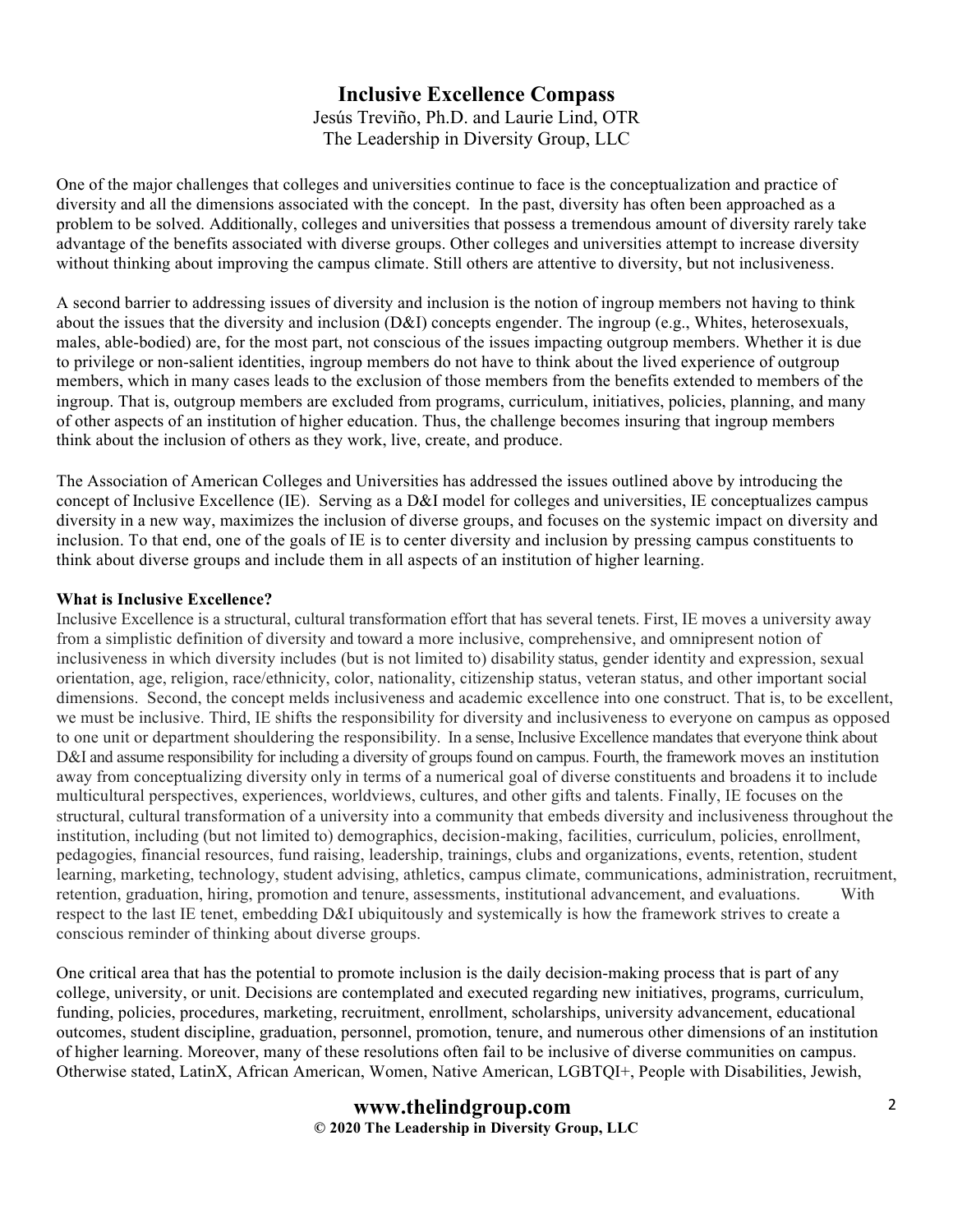Muslim, Asian American, International students, and other diverse groups are not considered in formulating decisions that impact those very same communities. Embedding diversity and inclusion into \*decision-making protocols is of the utmost importance in those arenas that have wide-ranging impact on a campus. These include the President's Executive Team, deans' councils, departmental meetings, Faculty Senate, Student Affairs, advancement, research, athletics, student government, and Alumni Affairs. Decisions in smaller offices, centers, organizations, and units are also impactful on circumscribed populations.

Keeping the above in mind, it would be helpful to infuse a diversity and inclusion protocol and assessment into the decision-making processes at a university in order to center D&I throughout an institution. Using such a procedure, every decision would be measured against the protocol to evaluate the level of inclusiveness regarding the initiative and concomitant decision. To that end, the Inclusive Excellence Compass (presented in the next section) was conceptualized to guide decision-making bodies in fostering diversity and inclusion.

#### **Inclusive Excellence Compass**

The Inclusive Excellence Compass (IEC) is designed to keep an institution, agency, or unit on track in practicing Inclusive Excellence. At a fundamental level, the Compass strives to maintain D&I on the radar of those making all types of decisions that impact an institution or a unit. Stated differently, the instrument infuses diversity and inclusion into the decision-making process of a unit. It is intended for use by executive committees, councils, advisory boards, chairs, and department meetings to review decisions involving a new initiative, project, policy, or any other leadership decision for the presence of inclusion. The overarching questions the IEC considers are: 1) Have diverse groups been considered in the development of the proposed program or policy? 2) Why was the group included or excluded? 3) Are the groups included at the center, periphery, or outside the program or action? and 4) Was the social identity group consulted in the process? How were they consulted? The final part of the IEC allows decision-making bodies to generate an inclusiveness score based on the number of social identities included in the final product.

Think of a compass as one that moves as new "coordinates" or information emerges. As new information is acquired, the action might need to be modified to add social identities or better serve those groups included in the decision. In addition, the social identities included might have an impact on the measurable outcomes of the action, particularly on the diversity and inclusion results of the project or initiative. It is important to follow up on the results of including diverse communities.

The ideal implementation strategy for the I.E. Compass is for the President, Chancellor, or Provost to encourage (via accountability) all decision-making bodies on campus to utilize the instrument, thus promoting diversity and inclusiveness system-wide.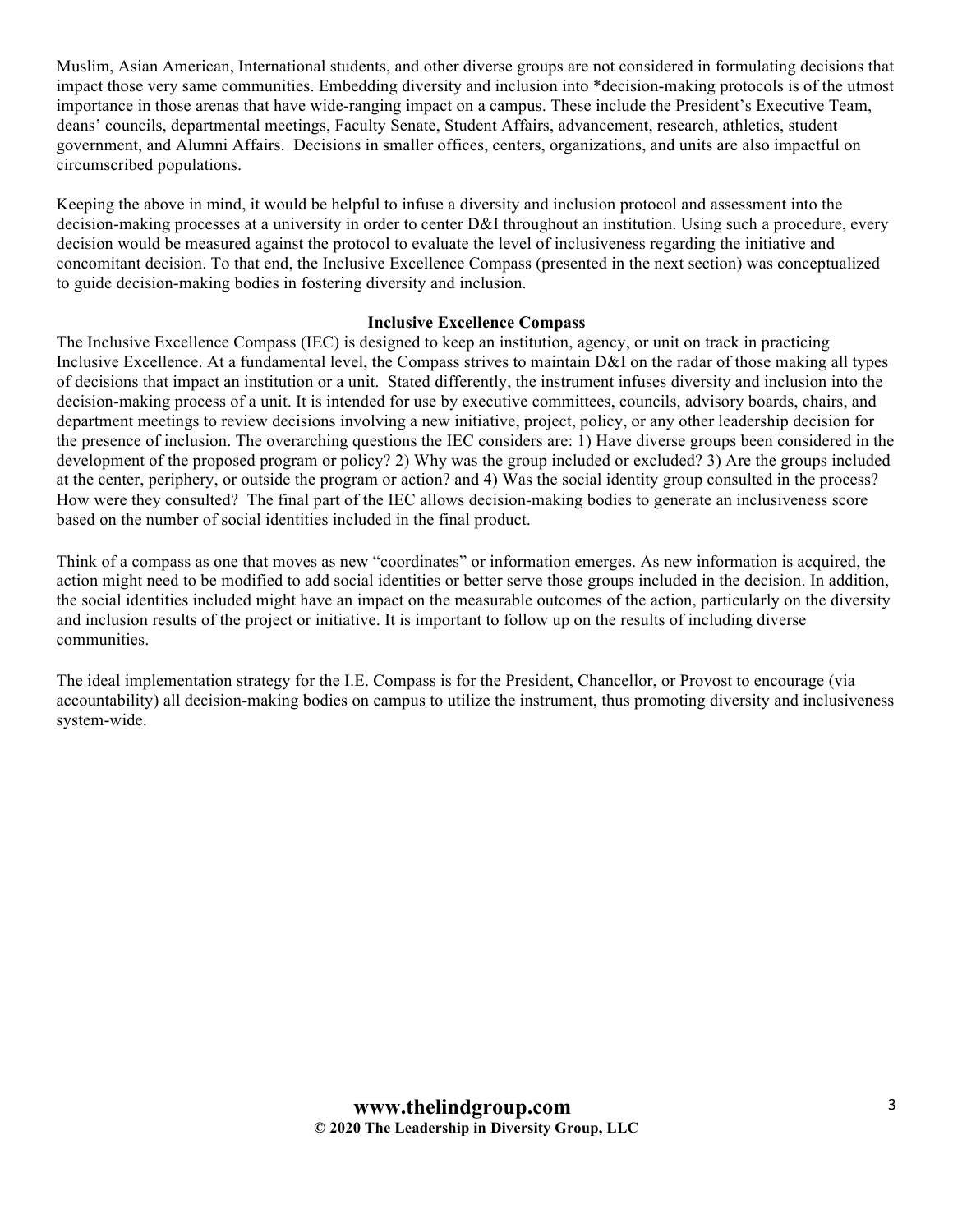### **How to Use the I.E. Compass**

#### **Step 1: Type of Action**

In the following section, please identify the type of action or initiative that is under review using the Inclusive Excellence Compass. **Please check one (or more):**



### **Step 2: Inclusion of Social Identities**

This next section involves the: 1) identification of diverse groups (i.e., social identities); 2) whether or not they have been included; 3) the rationale for inclusion or exclusion; 4) the location of the group within the action; 5) and determining whether and how the social identities were consulted during the process.

Please indicate with a check  $(\sqrt{})$  whether each group was Included (I) or Excluded (E). Also, please provide a rationale for an I or E response. Indicate for each social identity if the group is included at the center, periphery, or outside the project. Finally, indicate if the social identity was consulted in the process as well as how they were involved in the course of being included.

| <b>Social Identity</b>                              | Decision:<br><b>Included</b><br>(1) | Decision:<br><b>Excluded</b><br>(E) | If I or E, what is the<br>rationale? | Is the group<br>included at the<br>center, periphery,<br>or on the outside? | Was the<br><b>Social</b><br><b>Identity</b><br>consulted in<br>the process?<br>How? |
|-----------------------------------------------------|-------------------------------------|-------------------------------------|--------------------------------------|-----------------------------------------------------------------------------|-------------------------------------------------------------------------------------|
| African American/<br><b>Black</b>                   |                                     |                                     |                                      |                                                                             |                                                                                     |
| Native American                                     |                                     |                                     |                                      |                                                                             |                                                                                     |
| Asian American                                      |                                     |                                     |                                      |                                                                             |                                                                                     |
| LatinX                                              |                                     |                                     |                                      |                                                                             |                                                                                     |
| White/Caucasian                                     |                                     |                                     |                                      |                                                                             |                                                                                     |
| LGBTQI+                                             |                                     |                                     |                                      |                                                                             |                                                                                     |
| Disability                                          |                                     |                                     |                                      |                                                                             |                                                                                     |
| Gender                                              |                                     |                                     |                                      |                                                                             |                                                                                     |
| Gender Identity                                     |                                     |                                     |                                      |                                                                             |                                                                                     |
| Age                                                 |                                     |                                     |                                      |                                                                             |                                                                                     |
| <b>DACA</b>                                         |                                     |                                     |                                      |                                                                             |                                                                                     |
| Religion                                            |                                     |                                     |                                      |                                                                             |                                                                                     |
| Socio-economic Status                               |                                     |                                     |                                      |                                                                             |                                                                                     |
| Vulnerable Students<br>(food insecure,<br>homeless) |                                     |                                     |                                      |                                                                             |                                                                                     |
| <b>Students</b>                                     |                                     |                                     |                                      |                                                                             |                                                                                     |
| Single Parents                                      |                                     |                                     |                                      |                                                                             |                                                                                     |
| Neurodiversity                                      |                                     |                                     |                                      |                                                                             |                                                                                     |
| Veterans                                            |                                     |                                     |                                      |                                                                             |                                                                                     |
| Other:                                              |                                     |                                     |                                      |                                                                             |                                                                                     |

**www.thelindgroup.com © 2020 The Leadership in Diversity Group, LLC**